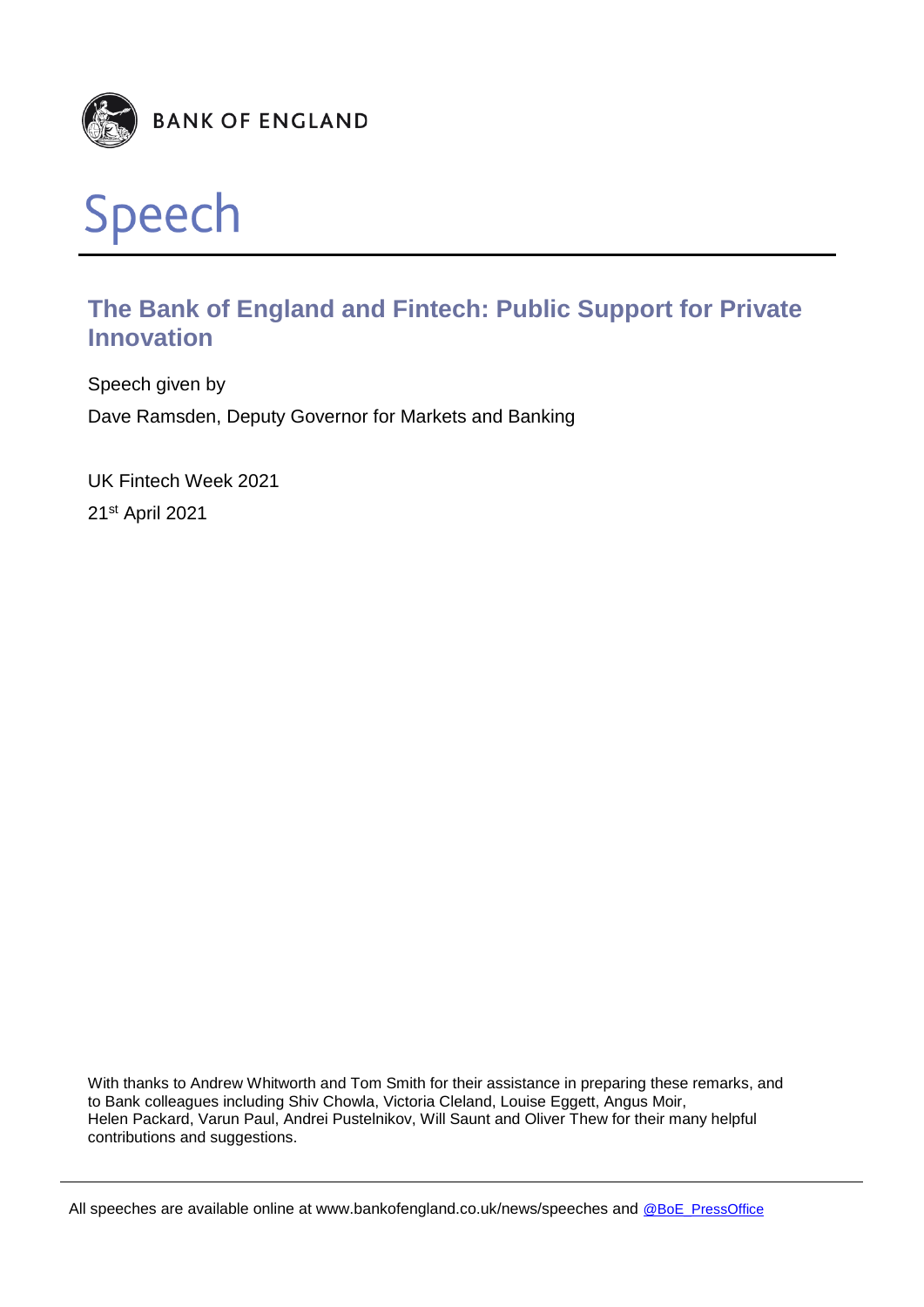#### Introduction

Thank you for this invitation to speak at UK Fintech Week. Every year this event performs an important role in highlighting the strength and potential of the fintech sector in the UK. After a year like the last one, we need to be more certain than ever about the resilience of the sector. Today, I will discuss how the Bank of England delivers its role to support the safe development of UK fintech in line with our mission: to promote the good of the people of the UK through monetary and financial stability.

Engaging with fintech is an important part of achieving that mission, as I emphasised when I spoke here last two years ago in 2019.<sup>1</sup> In the three years since the Bank set up its 'Fintech Hub', and the two years since Huw van Steenis' 2019 'Future of Finance' report for the Bank, the UK fintech sector has grown significantly.<sup>2</sup>

The Covid crisis has seen a further acceleration in the pace of digitalisation. Online sales have surged – coupled with a decline in the use of cash and less reliance on cards – and use of digital banking has increased. The Bank's Monetary Policy Committee has been focusing on the macroeconomic impacts of the changes the pandemic has caused to what we buy, what we make and how we work, as I outlined in a speech I gave last November. <sup>3</sup> It's a complex picture, and it's still far too early to say what the long term economic effects of these developments will be. But what certainly has changed for good are our expectations of what services all of us should be able to access from our homes; which will see more work done such as my speech to you today .Digital finance, in all its forms, will be crucial to the recovery and to the post-Covid form of the economy.

Into this changed landscape Ron Kalifa published his Independent Fintech Strategic Review earlier this year.<sup>4</sup> The Bank welcomes this report, which provides a timely opportunity for us to reflect on our role and how Ron's recommendations fit with our work to support safe innovation.

So how do we see our role in the fintech landscape? At its most basic, I would say that private-sector innovation relies on public-sector foundations. Alongside other UK authorities and international bodies, the Bank is proud to provide the infrastructure on which private sector innovation can flourish – whether that is 'hard infrastructure', when the Bank, or public sector, provides core parts of the system directly, as with our Real-Time Gross Settlements (RTGS) service; or 'soft infrastructure', meaning the regulation, laws, rules, and standards set by the public sector on which private companies rely.

The Bank stands ready to provide the right type of infrastructure depending on the situation. Sometimes the Bank will need to be in the lead, sometimes it will work as part of a coalition of public organisations.

<sup>-</sup><sup>1</sup> https://www.bankofengland.co.uk/-/media/boe/files/speech/2019/embracing-fintech-speech-by-dave-ramsden.pdf

<sup>2</sup> https://www.bankofengland.co.uk/-/media/boe/files/report/2019/response-to-the-future-of-finance-

report.pdf?la=en&hash=34D2FA7879CBF3A1296A0BE8DCFA5976E6E26CF0

https://www.bankofengland.co.uk/speech/2020/dave-ramsden-speech-public-lecture-for-university-of-nottingham

https://www.gov.uk/government/publications/the-kalifa-review-of-uk-fintech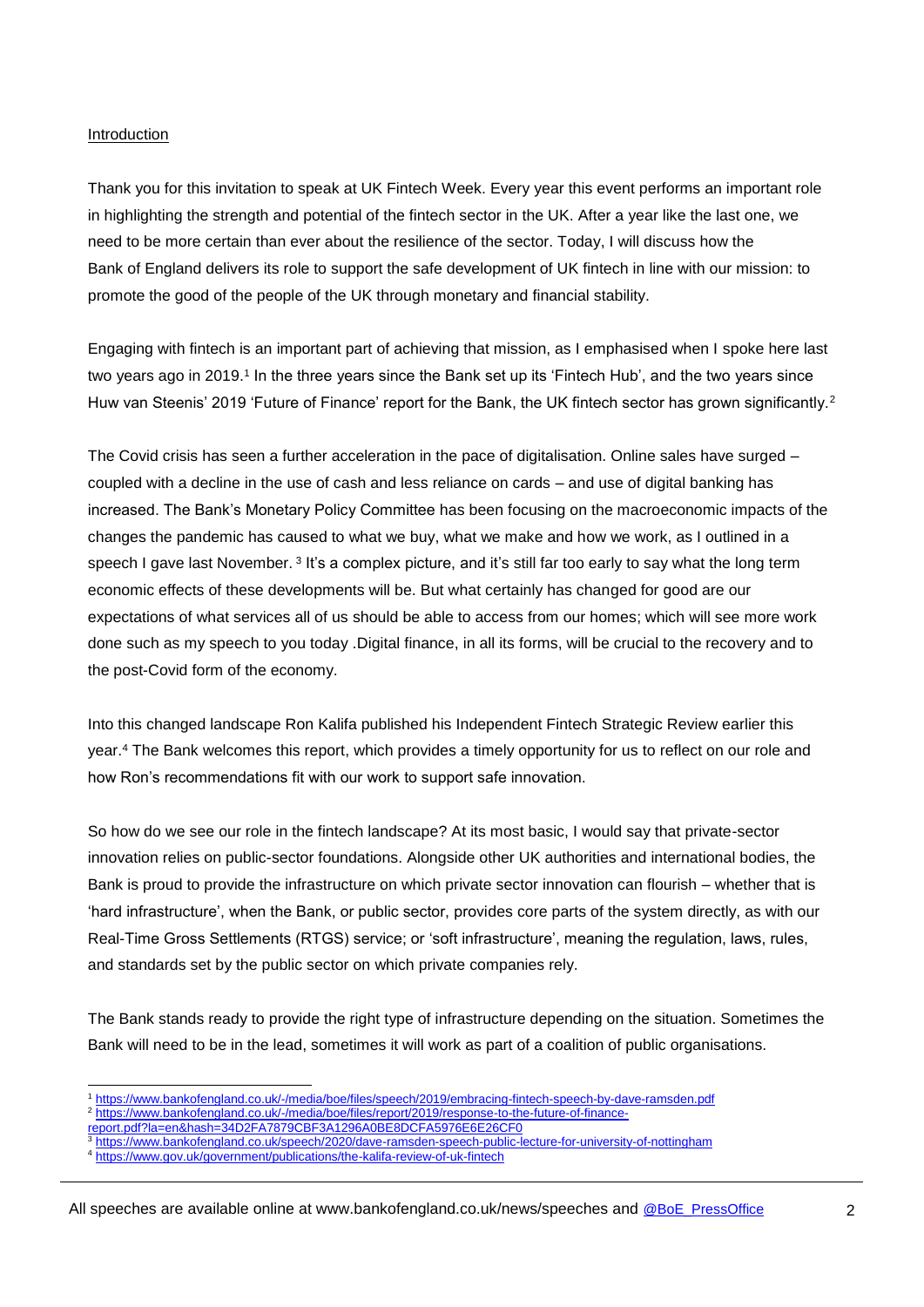Sometimes we'll work in collaboration with the private sector, and sometimes our role will be to act more as a 'critical friend'. And sometimes, as with RTGS, that will mean timely upgrades to critical technology, while at other times it can mean working right at the cutting edge, as with our work on central bank digital currencies and artificial intelligence (AI).

In the rest of this speech, I'll describe how the Bank of England goes about pursuing its mission in the fintech sector, and give some examples of how we put those principles into practice, developing the right public infrastructure both for incumbents and firms looking to scale up.

## **Payments**

One topic I don't intend to cover in detail today is our work on payments. This is a rapidly-developing area even by fintech standards and an important area of work for us, and one worthy of a speech in its own right. I don't have time to do it full justice today, so I'll just note three key recent developments.

- 1. First, we are continuing with our work to renew our RTGS service, which is twenty five years old this week. Building on the functionality provided today, the new RTGS service will deliver a range of new features and capabilities for payments and settlements between financial institutions, ensuring our payments architecture is fit for the future.<sup>5</sup>
- 2. Second, as the Chancellor of the Exchequer highlighted in his speech at the start of Fintech Week on Monday, we have also enabled 'omnibus accounts' to be opened in RTGS: these allow us to offer the benefits of settling in the ultimate risk-free asset, central bank money, to a wider range of payment systems, and by so doing can help the industry to develop faster and cheaper high-value payment services.<sup>6</sup>
- 3. And third, as the Chancellor also highlighted, we are, together with HM Treasury, establishing a new joint Taskforce, along with two stakeholder engagement forums, to explore a possible central bank digital currency or CBDC. A CBDC would, if introduced – and that is an important if – be a new form of digital money issued by the Bank of England and for use by households and businesses, existing alongside cash and bank deposits rather than replacing them.<sup>7</sup>

## Data strategy

A second major fintech-related work stream for the Bank has been around our data strategy. The Bank has long been an active proponent of universal standards for data, a classic example of soft infrastructure.

<sup>-</sup><sup>5</sup> https://www.bankofengland.co.uk/-/media/boe/files/speech/2020/cross-border-payments-innovating-in-a-changing-world-speech-byvictoria-cleland.pdf

<sup>6</sup> https://www.bankofengland.co.uk/news/2021/april/boe-publishes-policy-for-omnibus-accounts-in-rtgs

<sup>7</sup> https://www.bankofengland.co.uk/news/2021/april/bank-of-england-statement-on-central-bank-digital-currency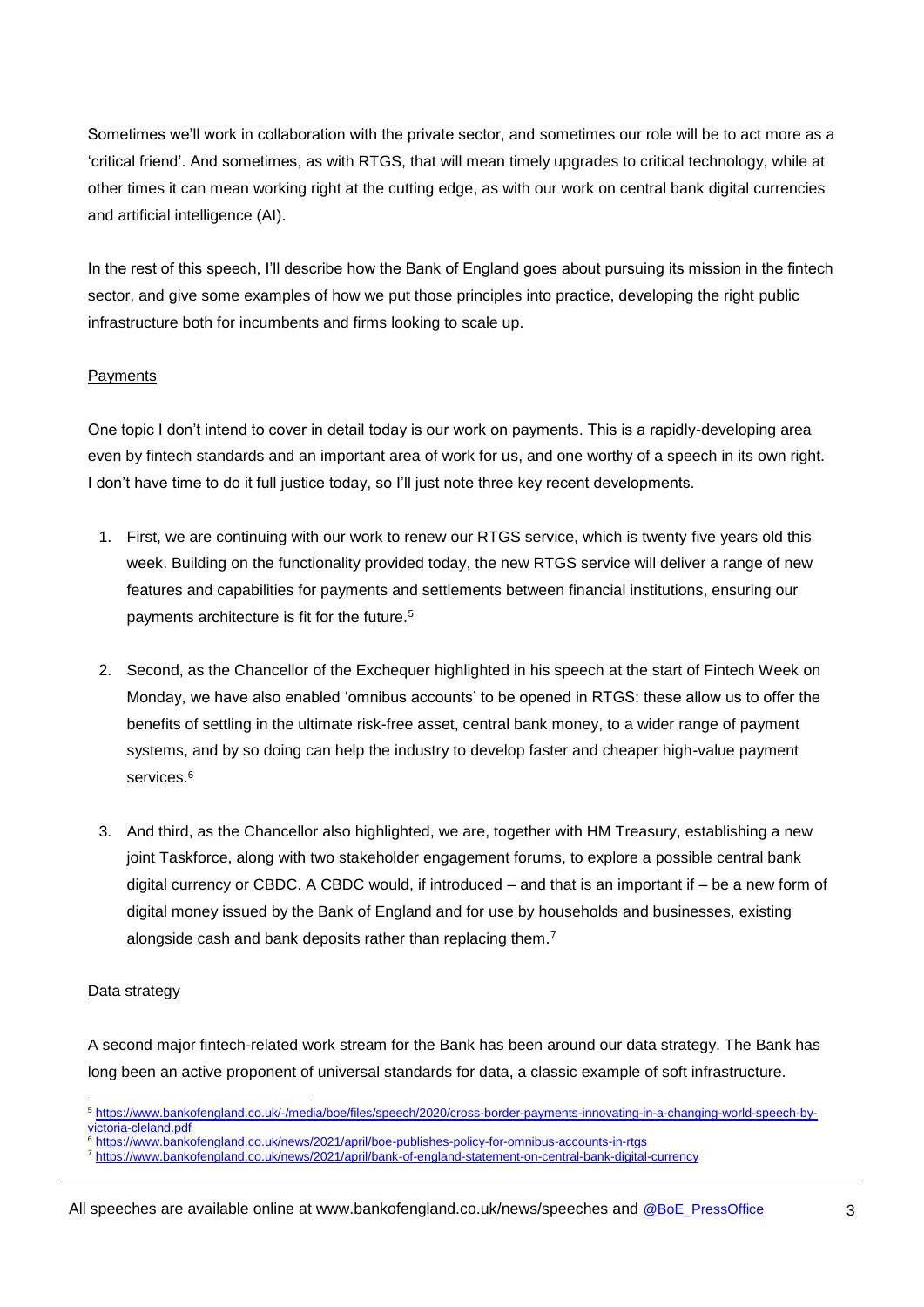That means things like the Legal Entity Identifier (LEI), a global standard designed to uniquely identify any legally distinct entity that engages in financial transactions, whose adoption the Bank is supporting. And it means standards that enable the efficient transfer of data between multiple parties like ISO20022, which we are implementing alongside our RTGS renewal programme. As Gareth Ramsay, our Chief Data Officer put it in a recent speech, standards like these are "a key part of the soft infrastructure of the digital age".<sup>8</sup> They are foundational for unlocking many of the benefits of data for both the public and private sector.

Such standards could help support the idea of an open data platform for SME finance that the Bank has helped to champion. By bringing together a global identity standard and a safe, secure and permissioned method of sharing information, an open platform could harness novel data sources and advanced analytics to provide SMEs with more choice and better access to productive finance. The Bank set out some ideas on the design of such an open platform for SMEs last year.<sup>9</sup>

Data collection is also integral to the work that the Bank itself does in pursuit of its wider mission. Without the data we collect, we cannot identify risks, design good policy, and take action in a timely and targeted fashion. That's why delivering 'common data standards', rules and methods that consistently label and describe financial data, are a priority long term reform for us.

Reflecting that priority the Bank are setting up a joint transformation programme with the Financial Conduct Authority (FCA) and industry. And Sam Woods, the Deputy Governor for Prudential Regulation, and Nikhil Rathi, CEO of the FCA, recently published a letter to firms providing an update on this work, and asking firms to work with us in partnership to deliver common data standards and other crucial reforms. <sup>10</sup>

### AI and AIPPF

Yet another rapidly-developing area is the adoption of AI in finance. We know that finance is one of the sectors that has seen widespread adoption of AI in recent years.<sup>11</sup> COVID-19 has accelerated this trend. Half of the banks we surveyed reported an increase in the importance of AI as a result of the pandemic.<sup>12</sup> The adoption of AI is already bearing fruit in a number of areas within the financial sector with a very wide range of use cases. For example, some banks are increasingly using AI techniques, such as Natural Language Processing, to identify contractual obligations where Libor is involved. We ourselves have recently deployed an AI tool that can support PRA supervisory judgement with efficient analysis and extraction of unstructured firm intelligence.

<sup>-</sup><sup>8</sup> https://www.bankofengland.co.uk/speech/2021/april/gareth-ramsay-webinar-hosted-by-the-edm-council

<sup>9</sup> https://www.bankofengland.co.uk/paper/2020/open-data-for-sme-finance

<sup>10</sup> https://www.bankofengland.co.uk/news/2021/february/data-collection-transformation-plan

<sup>11</sup> https://www.gov.uk/government/publications/cdei-ai-barometer

<sup>12</sup> https://www.bankofengland.co.uk/quarterly-bulletin/2020/2020-q4/the-impact-of-covid-on-machine-learning-and-data-science-in-ukbanking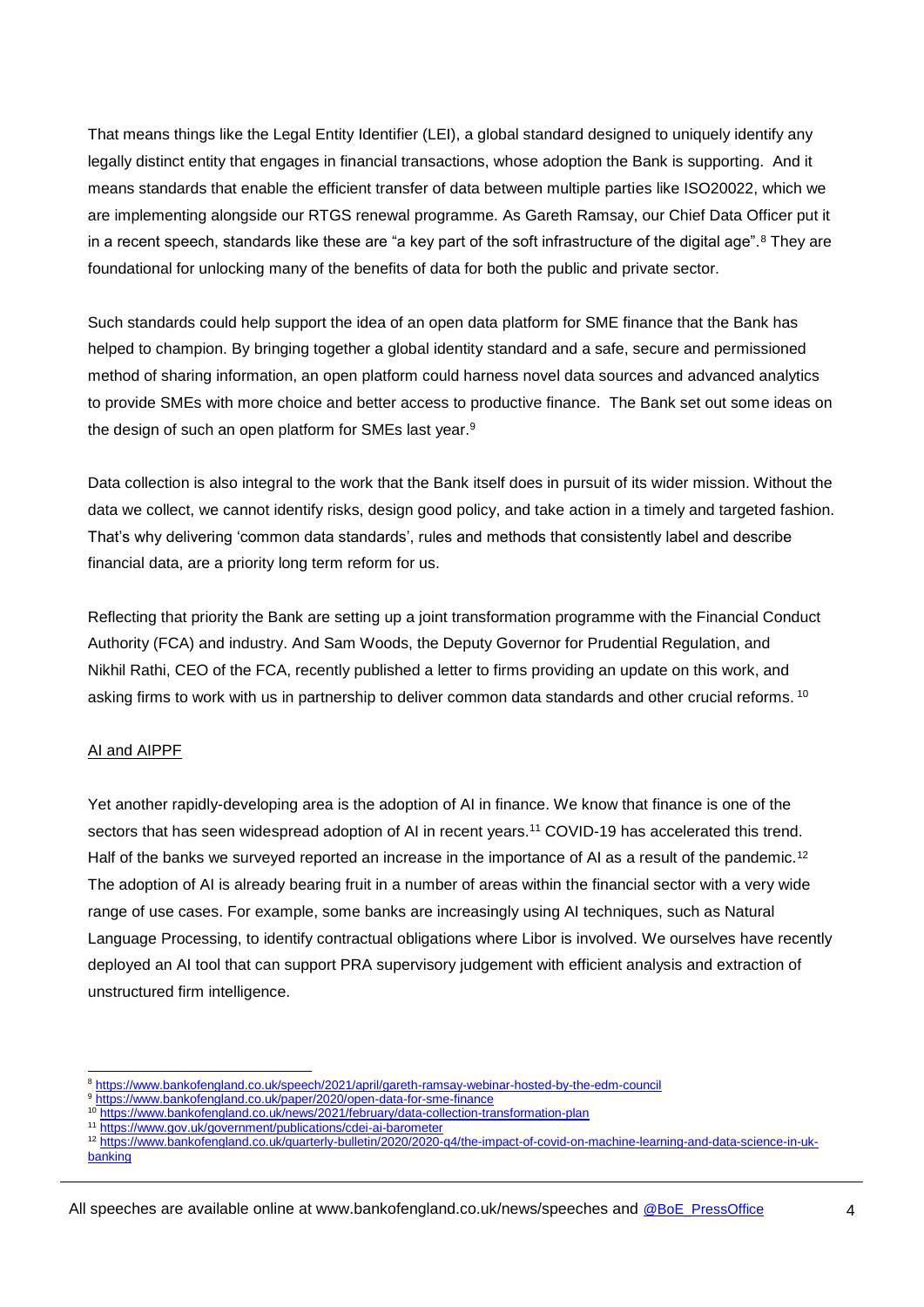But the rapid pace of adoption also means this is a pivotal moment for the UK to consider how best to support firms' safe adoption of AI and what that means for the relevant regulatory frameworks. To inform our decisions about regulatory frameworks we've been engaging with fintech firms, other financial services firms and authorities, in particular through the AI Public-Private Forum (AIPPF). This year-long initiative, cochaired with the FCA, brings together a diverse group of experts to discuss the key issues related to data, model risk management and governance.<sup>13</sup> This includes examining how existing policy frameworks affect and encompass AI, and what the appropriate level of any future potential policy should be.

So far, the AIPPF has explored the key data-related issues, such as:

- 1. the use of 'alternative data';
- 2. how to adapt existing data quality standards to an AI context;
- 3. fair and equal access to third party data (including pricing);
- 4. ways to address bias and the challenges of operationalising ethical principles; and
- 5. approaches to data and AI governance.

The minutes from each of the quarterly AIPPF meetings are publically available and the AIPPF will produce a final report upon its conclusion later this year.

As we, and industry, learn more from this soft support around AI, it may be that harder forms of public infrastructure will be needed, provided either by the Bank, another authority or as a collaboration between different authorities. Those decisions will be taken at the appropriate time. If that means that the Bank's direct involvement in these areas passes over to another institution, then that's fine: we will have played our role at the right time.

#### PRA regulation on outsourcing and third-party risk management

A further business model-related change we need to think carefully about as digital finance becomes more prevalent is the relationships between financial firms and the technology companies that deliver their business services. That is particularly the case where those services are critically important to firms' operational resilience or where they are involved in processing of confidential or sensitive firm data.

<sup>-</sup><sup>13</sup> https://www.bankofengland.co.uk/minutes/2020/artificial-intelligence-public-private-forum-minutes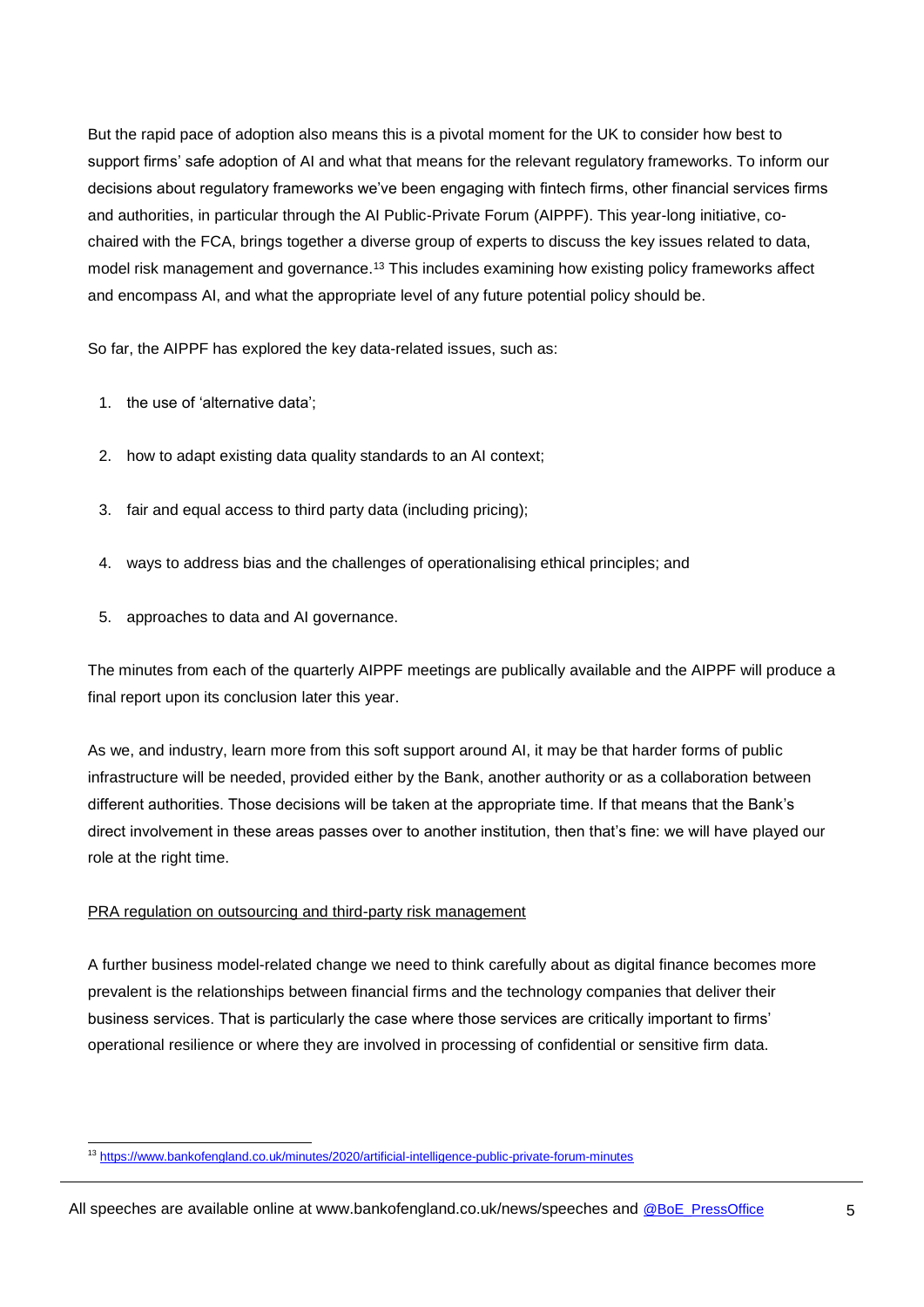Reflecting this the PRA has updated its regulation on outsourcing and third-party risk management to complement and strengthen its new policy framework on operational resilience.<sup>14</sup> And we plan to analyse further whether we need even stronger tools to manage the risk that critical third parties, including potentially cloud and other major technology providers, may pose to the Bank's and PRA's objectives.

### Support for new and growing firms

One issue the Kalifa Review raised that we are working to address is the "scale up" challenge; that is, how successful start-ups can scale up into larger companies that play a more significant role in sectors of the UK financial system that still remain relatively concentrated. This is a challenge the PRA, along with the FCA, has been seeking to address for some time. We are working to actively improve how we tailor our supervisory approach to support growing firms.<sup>15</sup>

We provide support and proportionate supervision to start-up banks. This is a more resource-intensive supervisory approach than we deliver to larger, more established banks, and we provide a relationship manager and team that get to know each start-up bank and keep a close eye on emerging risks. We set out our expectations, and the sort of progress we expect firms to make, in the Supervisory Statement published on 15 April.<sup>16</sup> Furthermore, at the same time we re-launched the New Banks' website which provides a lot more information around the standards we expect at authorisation and beyond.

The PRA is also looking at creating a 'Strong and Simple' regime for smaller banks as well as potential changes to Solvency II.<sup>17</sup> This will help enable a dynamic and diverse banking sector while maintaining firms' resilience. For example, as part of that we will look to simplify the way we approach certain rules such as the approach to capital. This should help support a proportional approach to regulation, as part of the Future Regulatory Framework proposals set out by the Treasury.<sup>18</sup> This new framework would make it easier for our regulation to adapt to innovation, and deliver a more tailored regime for firms, responding dynamically to new challenges.

We are also looking forward to working with the FCA as their Scalebox develops. We continue to work closely more generally with them on the supervisory approach to new and growing dual-regulated firms.

<sup>-</sup><sup>14</sup> https://www.bankofengland.co.uk/prudential-regulation/publication/2019/outsourcing-and-third-party-risk-management

<sup>15</sup> https://www.bankofengland.co.uk/speech/2020/sarah-breeden-climbing-mountains-safely

<sup>16</sup> https://www.bankofengland.co.uk/prudential-regulation/publication/2020/new-and-growing-banks

<sup>17</sup> https://www.bankofengland.co.uk/speech/2020/sam-woods-city-banquet

<sup>18</sup> https://www.gov.uk/government/consultations/future-regulatory-framework-frf-review-consultation